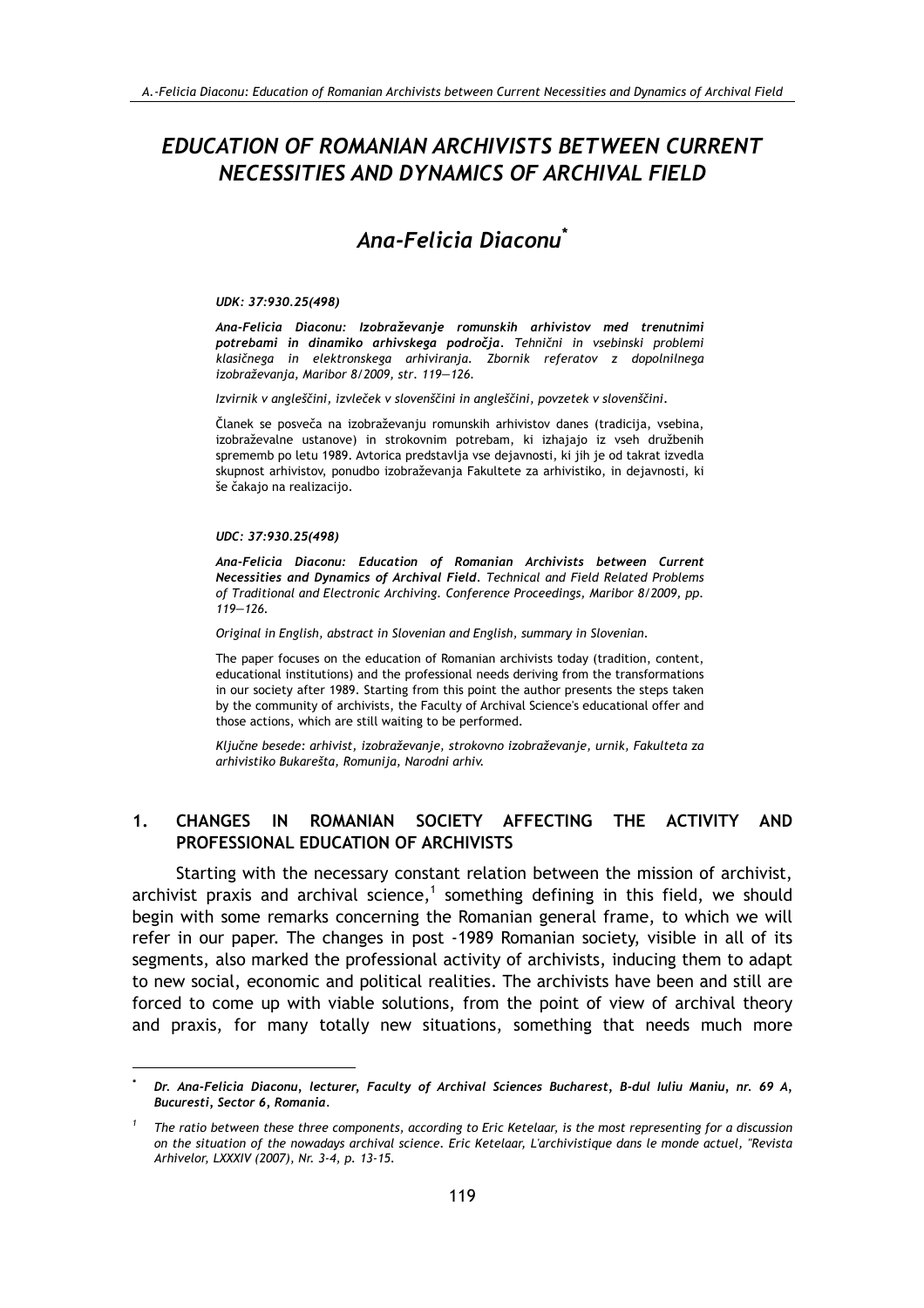abilities, knowledge and performance, comparing to the past.

The role of archivists - in an extended acceptation over time<sup>2</sup> - that of passing further the documentary treasure of ancestors, a treasure speaking to our generation of our past and the role of enriching it with what defines us in the most representative terms, for future generations. This mediation between past and future compels us to a present characterized by consciousness and professionalism.

Pressures from the public determined by changes in many areas of the society made the institution of archives to channel its efforts and energy to activities on a secondary level for the role mentioned above. The double value of some of the documents kept by the National Archives - historical and practical - explains the wave of interest from the public, in need of proofs to certificate property rights. The gradual transfer from state property to private property and from socialist economy to market economy made the National Archives - through its professionals - play a decisive role in reconstitution of property rights for persons and institutions, thanks to the documents kept in the preserved archival fonds. At a later date than elsewhere, the Romanian archival practice tends more and more to move from a descriptive zone<sup>3</sup> - which dominated for a long time the practical and theoretical side of this discipline<sup>4</sup> - towards a functional zone, born in North America, characterized by the fact that archives ensure a global function »one that tends to respect the life/cycle of documents beginning with the moment they are created $\cdot$ .<sup>5</sup>

At the same time, after the 1989 revolution many facts were raised bearing a direct effect on archivists' activity in the National Archives that did not exist in the previous period, needing new knowledge. We consider the institutional diversification, both in the number and activities per se, raising specific problems in archival work (funding an ordering). Another side of the problem, having its own dynamics, belongs to the private sector (commercial societies, organizations, nongovernmental organizations, political parties etc.), which according to the local archival tradition<sup>6</sup> and the actual Law of National Archives<sup>7</sup> is also a producer of

This topic represented the focus of various research, which outlined the fact that the archivist's mission has been subjected to a continuous process of re-defining along with the evolution of society. Trying to synthesize the archivist's mission re-defining and enlargement process, Carol Couture indicates the transition from the passive stage - related to the »practical archival science« during which the archivist ensures archives custody and preservation (especially those of juridical value) - to a stage within which the archivists are asked to appraise the documents regardless the support, the age or the nature of these documents. Carol Couture, Today's Students, Tomorrow's Archivists: Present-Day Focus and Development as Determinants of Archival Science in the Twenty-First Century, in »Archivaria«, 42, p. 97-98.

Along this period of descriptive archival sciences, diplomatics dominated the archival science itself, the archival practice needing the knowledge of the nature of collections and principles on which they were constituted

Due to the domination of diplomatics, the term of archival science seems to be unsuitable.

Bruno Delmas, Archival Science facing the Information Society, "Archival Science", 1, 2001, p. 28.

Beginning with 1953 the concept of State Archival Fund »a soviet import, trying to satisfy some of the archival needs in the 50's, a certain merit of that being the salvation from destruction of a significant quantity of archival material« was promulgated and implemented. B.-F. Popovici, Arhiva totala - experienta romaneasca - O incursiune in istoria conceptului de Fond Arhivistic National, "Revista arhivelor", LXXXV (2008), Nr. 1, 2008, p. 38.

Article 1 of the National Archives Law 16/1996 (published in Monitorul Oficial al Romaniei nr. 71 din 9 aprilie 1996) states that: »Are historical sources and belong to National Archival Fund of Romania documents created in time by state institutions, public or private (our underline), economic, social, cultural, military and religious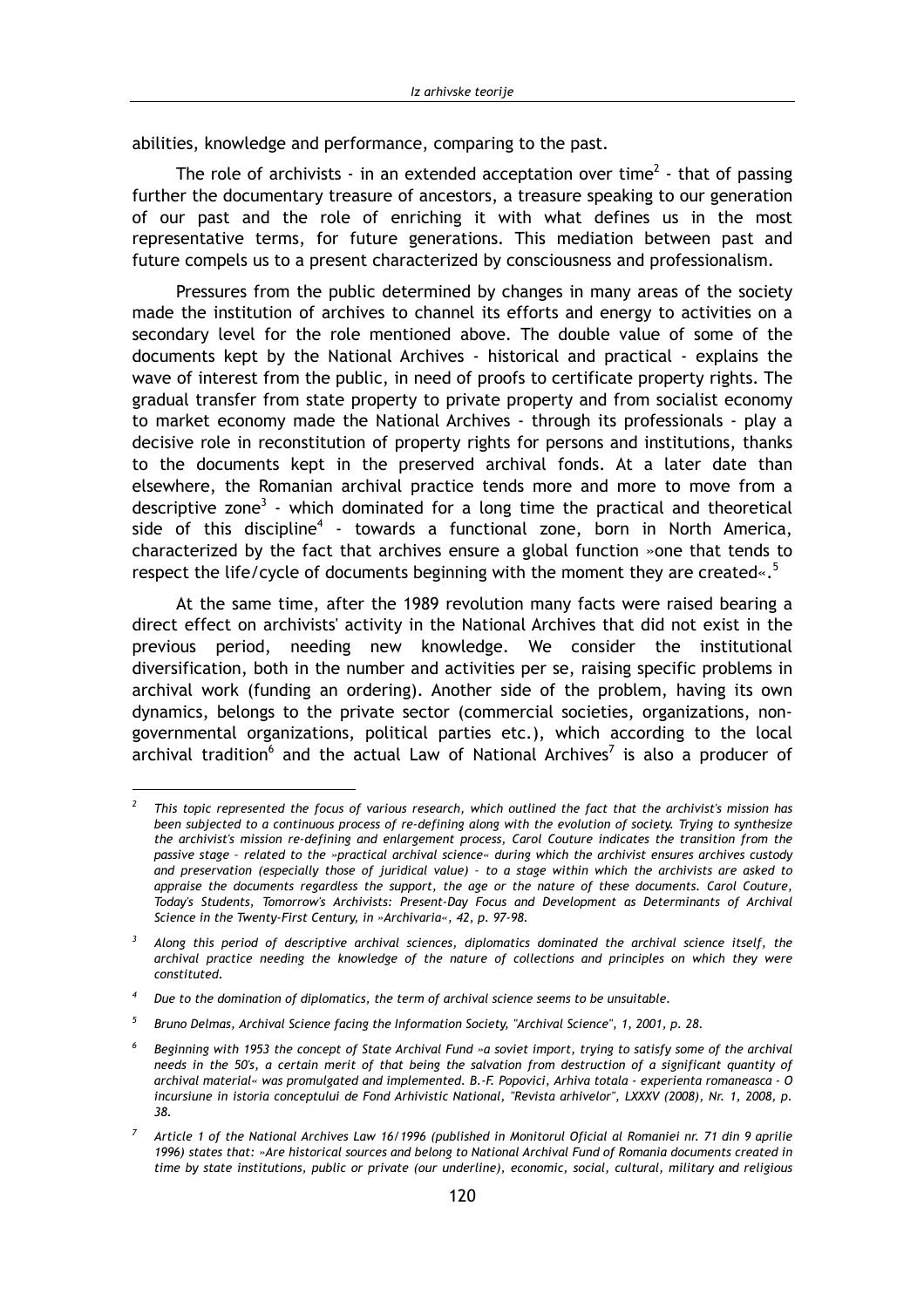documents belonging to the National Archival Fund. This situation supposes a precise knowledge of the area and social functions performed by each of these institutions, the context of their creation and the use of their archives. Otherwise it becomes difficult to evaluate from a historical perspective the documents created and the further transmission of those reflecting the role played during the past present and future, due to the fact that not all these documents posses the importance needed for organizing and preserving documents according to the archival legislation. At the same time, the irreversible character of a wrong evaluation cannot be overlooked.

Starting with the above stated premises, the present training of archivists in Romania must complete the traditional professional training with aspects about the evolution of contemporary institutions and that of future ones; respectively the knowledge of their legal framework, their tasks and competences, their organizational structure. Institutional dynamics is an accelerated one, often determined by the economic or administrative dynamics, needing permanent information in this direction. There is a major risk in lacking this information, either incapacity to evaluate correctly the role of the institution and its documents or a wrong appreciation of their historic value. In both cases, the result is the same: to transmit a wrong and distorted image of reality.

The change from state property to private property we mentioned above determined the transformation of some state owned enterprises in private enterprises or judicial liquidation of institutions that proved to be non profitable in the new socio-economic situation. During these changes the fate of documents created before the privatization was not a concern for the new owners. From an archival perspective, these documents retain their public character, even if they are in the custody of private institutions, being a part of the national cultural heritage, due to serve contemporary history - reflecting among other things the way the socialist economy worked, respectively the change to market economy. The financial and human effort to take over/to organize such a huge volume of documents in the National Archives depots overrode to other problems raised by the way the market economy manifested itself, an example being the treatment of the archives belonging to multi-national institutions, those archives are not enjoying a judicial norm included in the present law of national archives.

An additional challenge for Romanian archivists after 1989 was the increase in importance of electronic documents, something natural in the »new age of information«<sup>8</sup>, starting from here the need to identify theoretical and practical solutions in order to preserve the representative information from a historical point of view created on such supports.<sup>9</sup>

organizations, as well as by private persons. The state ensures for these documents special protection, according to the present law«.

Jose Bernal Rivas Fernandez, L'archivistique, les archives et les archivistes face aux defis du troisieme millenaire, in "Comma - International Journal on Archives", nr. 1-2/2001, p. 21.

Beside the urgent need to find a technical solution for archiving and preserving electronic documents, one should not overlook the digitization of documents with heritage value from National Archives. These two problems began to be discussed in order to draft a preliminary strategy of the institution, but it is a process in the beginnings. Aling Payelescu, Repere pentru o strategie de informatizare a arhivelor, in Revista arhivelor, LXXXV (2008), Nr. 1, p. 110-142.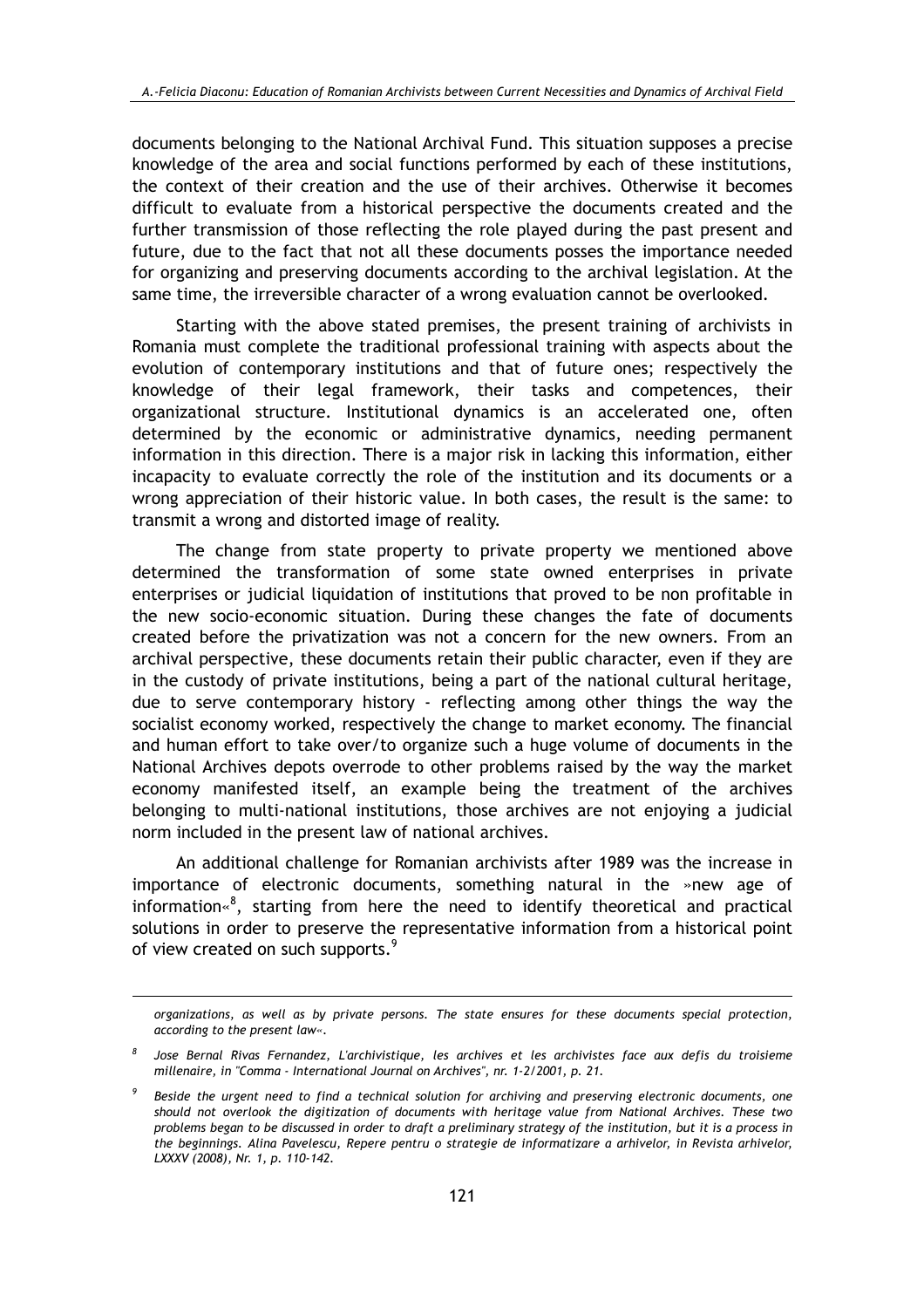Besides their archival regime, which supposes an adaptation of the traditional working instruments to the characteristics of this type of documents or the creation of new working instruments in the spirit of present international standards, one cannot neglect their purely technical side, being permanently improved is something that compels us to assimilation, adaptation and reflection when it comes to their further preservation.

To all of this one may add the aspects stemming from the confrontation of Romanian archival science with the evolution of theory and praxis of the international archival science. Besides the necessity to re-evaluate the legal framework, to update it to the new local realities and harmonize it with the European Union's archival legislation, one must consider also the comparison of concepts and national archival practice with European correspondents, keeping an eye on the standardization rigors and the general evolution of the discipline.

It is obvious that the institution of the National Archives in Romania found itself facing the necessity of adjustments, of "new orientation of professional and institutional directions and development policies";<sup>10</sup> and the area of professional training could not have been bypassed by the period of searches specific for such substantial changes and challenges derived from the archival practice <sup>11</sup> and from the answers which the professional community of archivists is compelled to give to the social requirements.

#### $2.$ ROMANIAN ARCHIVISTS AND THEIR EDUCATION: PAST AND FUTURE

The institutional foundation of Romanian archival training is assimilated with the establishment of Practical School for Archivists-Paleographs in 1924, following the model and spirit of prestigious Ecole des Chartes. With successive changes of name and status,<sup>12</sup> this school existed up to 1950, when by disestablishment of the Institute for archival science, bibliology and museography there has been a breech in professional training for archival science. During the period when it existed, the institute gained national recognition and was well-known at an international level<sup>13</sup> for its seriousness and extended area of study, aimed, by the nature of its curricula, at an integrated archival science into the spectrum of auxiliary sciences of history -

Bogdan Florin Popovici, Aspecte tehnice ale digitalizarii patrimoniului arhivistic (Technical Aspects of Archival Heritage Digitization) in "Revista arhivelor", anul LXXXIV, vol. LXXIII, Nr. 2/2007, p. 156.

 $11$  To this process of re-sizing and re-thinking of curricula were subjected almost all institutions of archival training. See Angelika Menne-Haritz, Archival Training in a Changing World, "The American Archivist", vol. 63 (fall/winter 2000), p. 341-352.

<sup>&</sup>lt;sup>12</sup> 1931 - Superior School of Archival Science and Paleography; 1932 - Special School for Archival Science and Paleography; 1938 - School for Archival Science; 1948 - Institute for Archival Science, Bibliology and Museography.

<sup>&</sup>lt;sup>13</sup> Naming the researches and working instruments done by the School of Archival Science, Robert Henri Bautier observed in 1943 the following: "Thus, develops itself, with courage and enthusiasm, in spite of the war and difficult realities, the historical and archival movement in Romania. We should be allowed, in the end, to address a friendly welcome the young Romanian science, of which many eminent representatives came to train to us, and as well the more than a century old Ecole de Chartes should be allowed to wish a long life for the recently reorganized School of Archival Science, manifesting already a rare vitality". Robert Henri Bautier, Activitatea istorica si arhivistica din Romania dupa 1939, "Bibliotheque de l'Ecole des Chartes", t. CIV, 1943, p. 286-292, republished by Ioan Dragan, O privire franceza asupra arhivisticii romanesti la 1943, "Hrisovul", Anuarul Facultatii de Arhivistica, XIII (2007) - Serie noua, p. 15-22.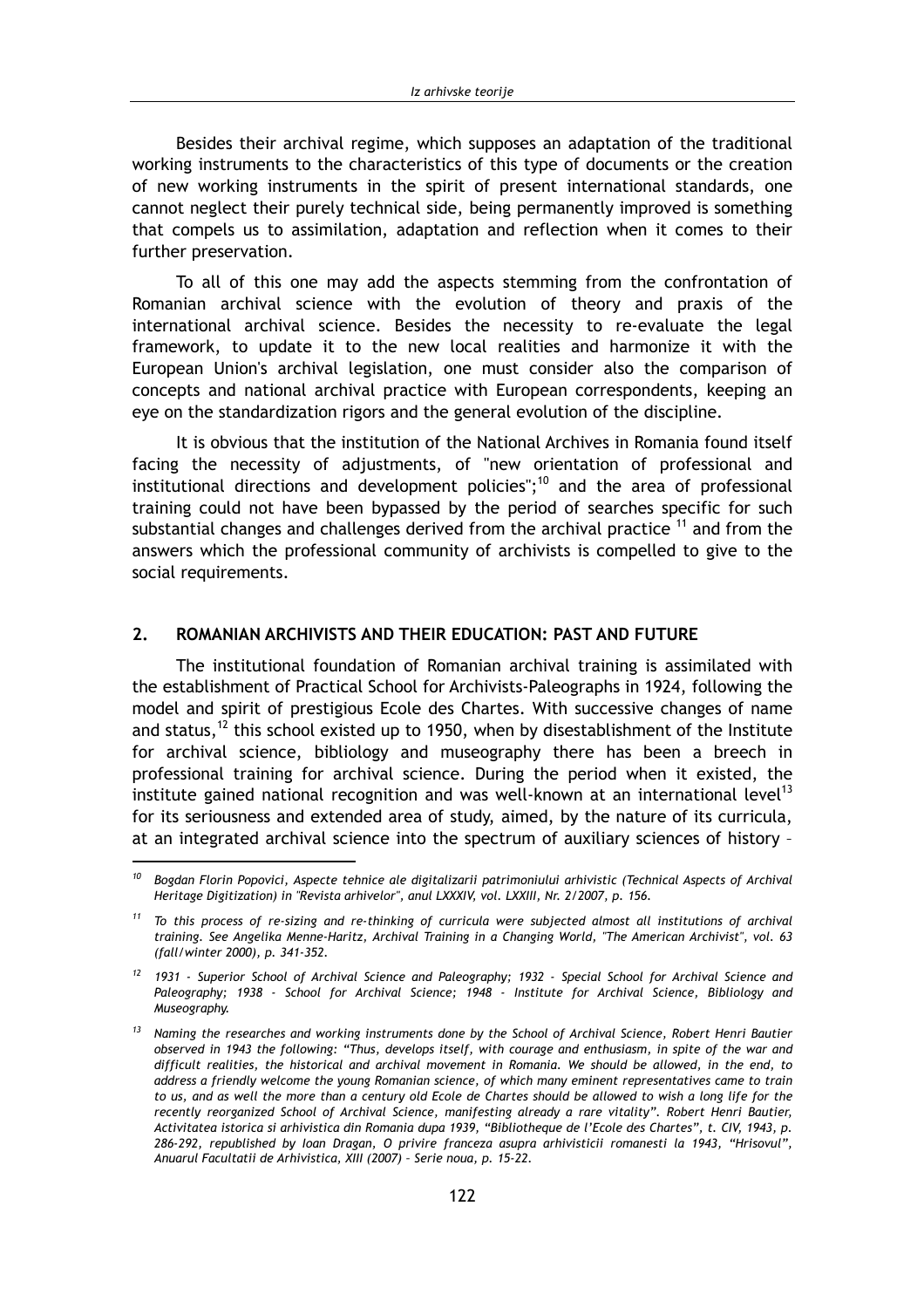hence the powerful accent on this disciplines. This orientation was dictated by the specific fact in our country of existence of historical sources in multiple languages, something that solicited the archivist to have mandatory knowledge of the Cyrillic paleography and of another source language and its paleography<sup>14</sup> as well.

After 1950 a section and subsequently a sub-section (beginning with 1956 up to 1970 when it was cancelled) for archival science existed, which was subordinated to the Historical Faculty at the Bucharest University, but the reduced number of classes did not allow for an adequate professional training. Under these circumstances, the institution of State Archives<sup>15</sup> supported the necessity to establish a Training centre for its personnel, where the training for the archival science problems lasted for six months; the specialization on diverse paleographies should have been accomplished by intensive trainings for three months.<sup>16</sup>

This solution was for a short term, at the beginning of the 90's the institution facing the need for a professional training on solid bases and in a concerted manner. Thus, the idea to continue the archival science education initiated in the inter-war period imposed itself (something that was accomplished by the establishment of the Archival Science Faculty in 1992), in order to fulfil by its educational offer the need for training of future archivists. By promulgation of the Law of National Archives in 1996, this institution became the only one empowered to educate, examine and train specialists for the National Archives; another similar institution, National School for Archival Science Training, having as the main objective the training of personnel for the creators and custodians of archives.<sup>17</sup> Beginning with 2005 this two educational institutions were merged, the School being an integral part of the Archival Science Faculty, in the view of a better management of archival professional training.

In the last years section of archival science appeared in some faculties of history, linguistics or there were established mixed faculties of bibliology, museology and archival science. We would not refer to these due to the fact that they are active only for a short time.

Until the Bologna system was implemented in Romania (2005-2008 being the first promotion of students in this framework) together with the 3 years curricula, the education of archivists in the Archival Science Faculty took 4 years, divided to 8 semesters, summing up 114 weeks of theoretical training and 12 weeks of praxis in archival science and paleographies. The absolvents were - and still are - majors in archival science - history. The change to three-year study did not modify substantially the components of the curricula, having effects especially on the number of classes, which were diminished.

Besides this general statistical data, the components of the curricula in the years following the re-establishment of the institution were oriented - due to the

<sup>&</sup>lt;sup>14</sup> Slavic, Latin, Hungarian, German, Greek, Turkish.

 $15$  The Law 16/1996, mentioned above, changed the name of the institution to National Archives.

<sup>&</sup>lt;sup>16</sup> See the memo from 14<sup>th</sup> of April 1980 from the director of the State Archives on the necessity to establish the Training center for the personnel of the State Archives. Arhivele infruntand vremurile. Marturii documentare (coord, Corneliu Mihail Lungu, editors: Ana-Felicia Diaconu, Cristina Tineghe), Bucuresti 2006, p. 392-395.

<sup>&</sup>lt;sup>17</sup> Article 23, Law of National Archives.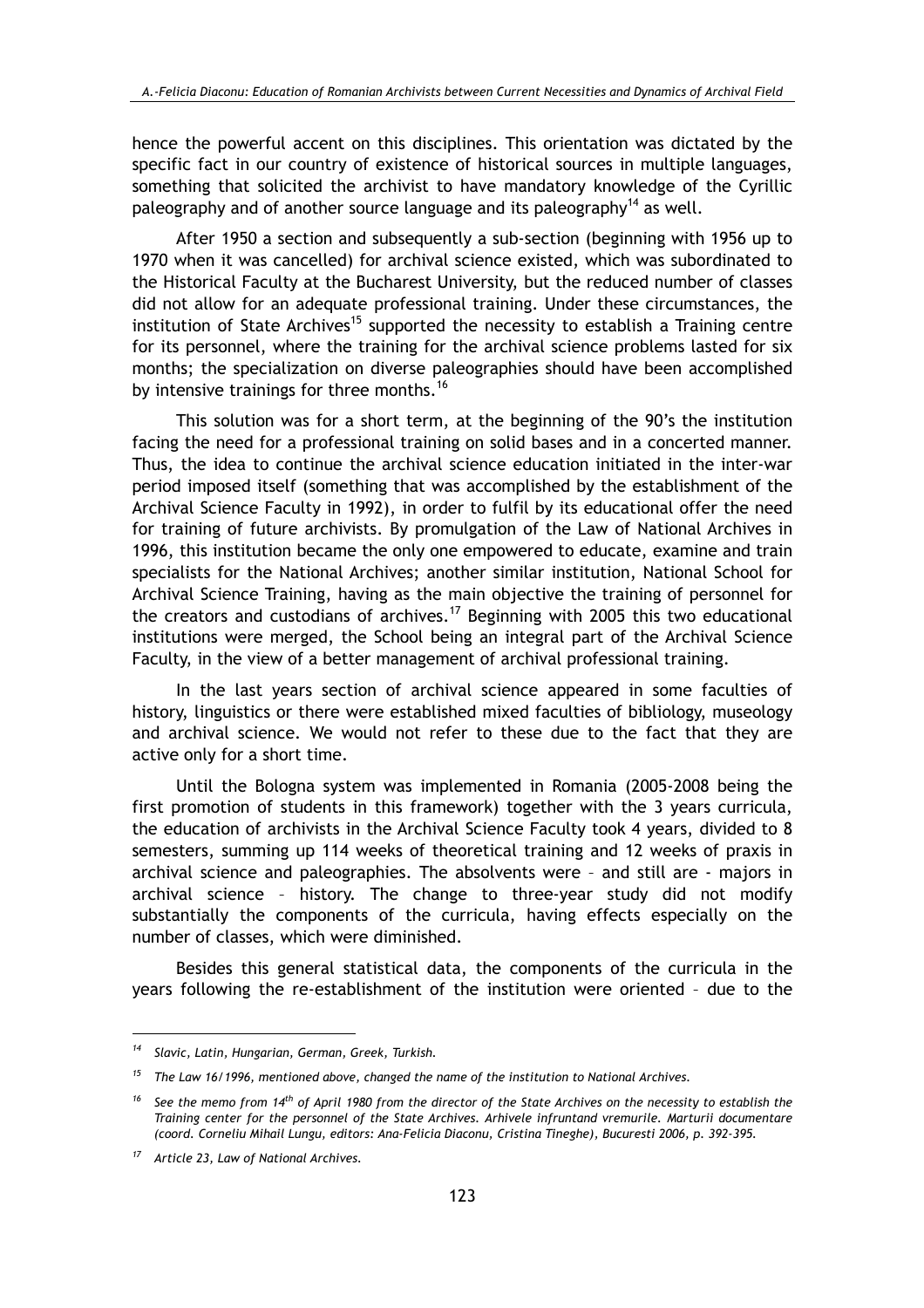inter-war tradition - rather towards the historical component, focused on auxiliary sciences of history, even the graduation diploma was not for an archivist-paleograph, as it was the case with the model that was followed, Ecole Nationale des Chartes. Towards this conclusion we are inclined by the names and weight of disciplines:<sup>18</sup>

Fundamental disciplines: world history 12%, Romanian history 14%, world and Romanian historiography 2%, ancient Romanian language 3%, historical and archival sources etc:

Special disciplines: archival science 11%, archival informatics 5%. auxiliarv sciences of history 8%, Romanian-Cyrillic paleography 7%, history of modern and contemporary Romanian institutions 3% etc.;

Optional disciplines: theory and praxis of ancient languages (Slavic, Greek, Latin, German, Hungarian and Turkish) 10%, Paleography (Slavic, Greek, Latin, German, Hungarian and Turkish), foreign languages (English, German, French and Russian) 6%.

But if we start from the criteria of basic training - one common and general, offering the possibility of further specialization during professional activity. according to the institutional needs and own wishes - this studies program can be as well categorized in a tradition "privileging the multifunctionality of the archival science".<sup>19</sup> In this framework we should make a distinction between what an archivist must know how to do, as an individual, at a specific point during his professional activity and what his professional community must know or offer in order not to affect its social function. But we have already treated this subject in the first part of this paper.

Indifferent from which tradition we start, it still holds grounds the fact that in the Romanian case the archival professional training is built beginning with a large number of complementary knowledge for the archival science.<sup>20</sup> If in the last case we have knowledge on the history of archives, laws and regulations on the archival work on documents or referring to their life cycle, the meaning of complementary knowledge is no other than to ensure the specialists with information on the way the society works, for a better understanding of the framework in which the documents were or are created.

The evolution of Romanian society and the impact on the archivist profession has been and is still concerning the professors at the Archival Science Faculty, in the way of drawing up an educational plan that provides the students with theoretical knowledge and practical abilities required to become competitive from a professional point of view. For this, the curriculum has been supplemented with courses like applied informatics and e-management of archives, which were meant to respond the present challenges. This tendency is doubled by the intention to familiarize the

<sup>&</sup>lt;sup>18</sup> The data were published by Constantin Burac in "Hrisovul", VII, 2002, Serie noua, p. 18-64, published also by Laura Niculescu, Formarea profesionala a arhivistilor. Sisteme, nivele de formare si programe existente in Europa, "Revista Arhivelor", an LXXXIV, vol. XXII, No 1/2007, p. 19-20.

<sup>&</sup>lt;sup>19</sup> Laura Niculescu, Formarea profesionala a arhivistilor, p. 33; the same idea in Jules Verhelst, Frank Scheelings, La formation archivistique "traditionelle" an Europe, "Archivum - The Profile of Archivist: Promotion of Awareness", vol. XLV/2000, p. 2.

 $20$  Terry Eastwood, Reforming the Archival Curriculum to meet contemporary needs, "Archivaria", 42, p. 83-84.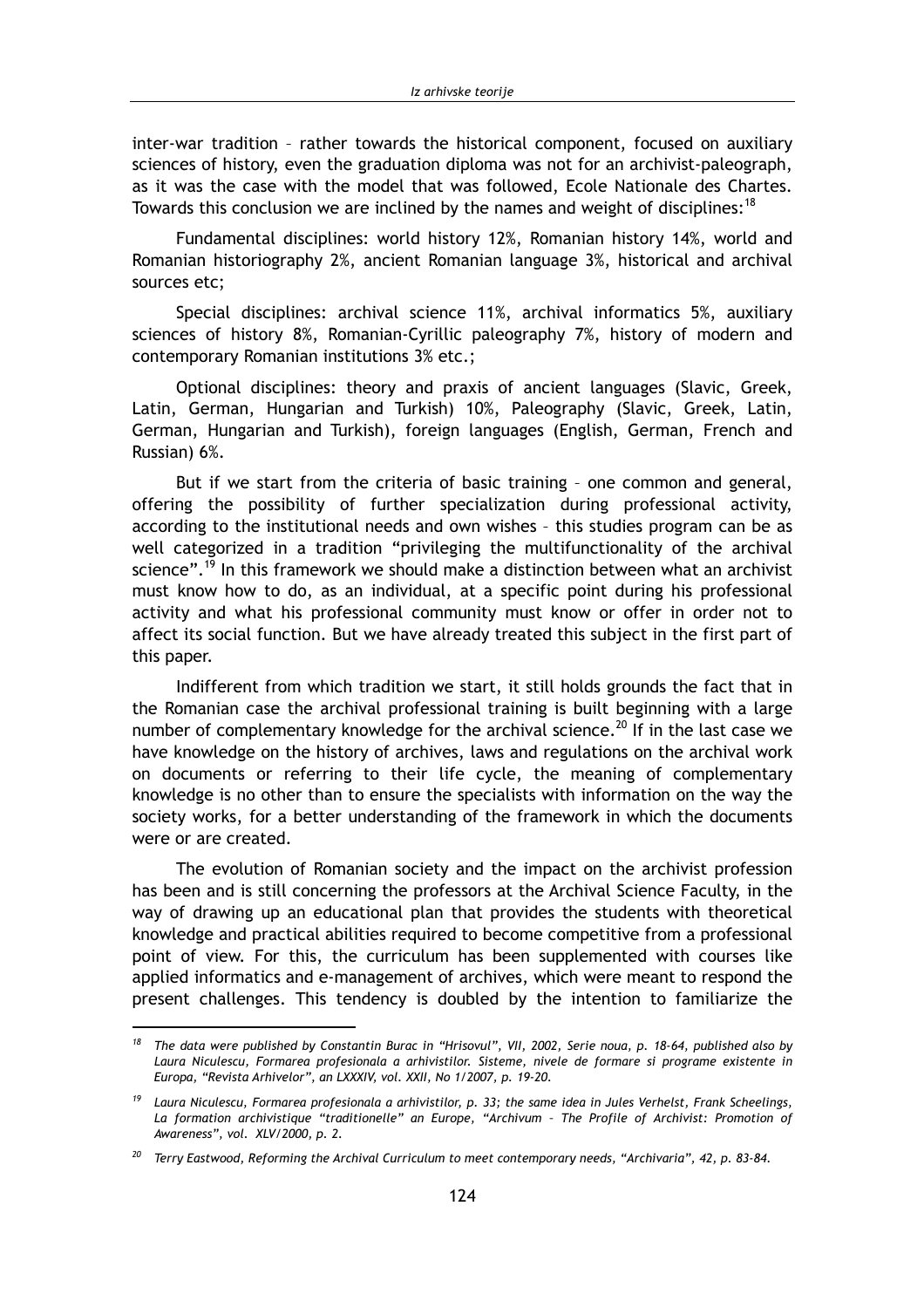students with the major themes debated nowadays such as international archival standards. However, in this case the approach is almost entirely theoretical and bookish if we take into consideration that, despite the fact that they "can offer answers to some vulnerabilities of Romanian archival science",  $21$  they have not been implemented by Romanian National Archives, not even experimentally. Still, we consider that the initiatives and concerns of Romanian archivists dedicated to the adaptation to Romanian archival science specific features prefigure in near future the drawing up of a native archival doctrine.

The evolution of theoretical and practical archival science generated a complexity of knowledge related to it and imposed a more pronounced specialization. In the educational plan it determined the need to find alternative solutions, provided by a master degree program, which offer the opportunity to specialize in specific fields.

Romanian archival theory and practice, linked to native realities of a society in transition, is making great efforts, on one hand, to respond nowadays solicitations and on the other to become an equal in international professional dialogue. Therefore, subscribed to this, the professional training of the future archivists is based on revaluation of practice accumulated so far, on theoretisation of present realities and updating with the main things concerning international archival science.

### **BIBLIOGRAPHY**

- Angellika Menne-Haritz, Archival Training in a Changing World, "The American Archivist", vol. 63 (fall/winter 2000), p. 341-352.
- Arhivele infruntand vremurile. Marturii documentare, (The Archives and the Transcience of Time. Documentary testimonies), (coord. Corneliu Mihail Lungu, editors: Ana-Felicia Diaconu, Cristina Tineghe), Bucuresti 2006, p. 409.
- Couture, Carol, Today's Students, Tomorrow's Archivists: Present-Day Focus and Development as Determinants of Archival Science in the Twenty-First Century, in "Archivaria", 42, p. 9-20.
- Dragan, O privire franceza asupra arhivisticii romanesti la 1943, « Hrisovul », Anuarul Facultatii de Arhivistica, XIII (2007) - Serie noua, p. 15-22.
- Ketelaar, Eric, L'archivistique dans le monde actuel, in "Revista arhivelor" ("Archives Review"), LXXXIV (2007), Nos 3-4, p. 9-20.
- Niculescu, Laura, Formarea profesionala a arhivistilor. Sisteme, nivele de formare si programme existente in Europa (The Professional Training of the Archivists: European Systems, Training Levels and Programs), "Revista arhivelor", an LXXXIV, vol., XXII, No 1/2007, p. 16-34.
- Pavelescu, Repere pentru o strategie de informatizare a arhivelor, in "Revista arhivelor" ("Archives Review"), LXXXV (2008), No. 1, p. 110-142.
- Popovici, Bogdan Florin, Aspecte tehnice ale digitalizarii patrimoniului arhivistic, (Technical Aspects of Archival Heritage Digitization) in « Revista arhivelor », anul LXXXIV, vol. LXXIII, NR. 2/2007.
- Idem, "Arhiva totala" experienta romaneasca O incursiune in istoria conceptului de Fond Arhivistic National, "Revista arhivelor" ("Archives Review"), LXXXV(2008), No 1, 2008, p.24-51.
- Terry Eastwood, Reforming the Archival Curriculum to meet contemporary needs, "Archivaria", 42, p. 80-88.
- Jules Verhelst, Frank Scheelings, La formation archivistique « traditionelle » en Europe, « Archivum The Profile of the Archivist: Promotion of Awareness", vol. XLV/2000, p. 2-10.

<sup>&</sup>lt;sup>21</sup> Federatia Arhivistilor din Romania, Standardele arhivistice ale Consiliului International al Arhivelor (2008) (coord. Bogdan-Florin Popovici), Sfantu Gheorghe 2008, p. 20.